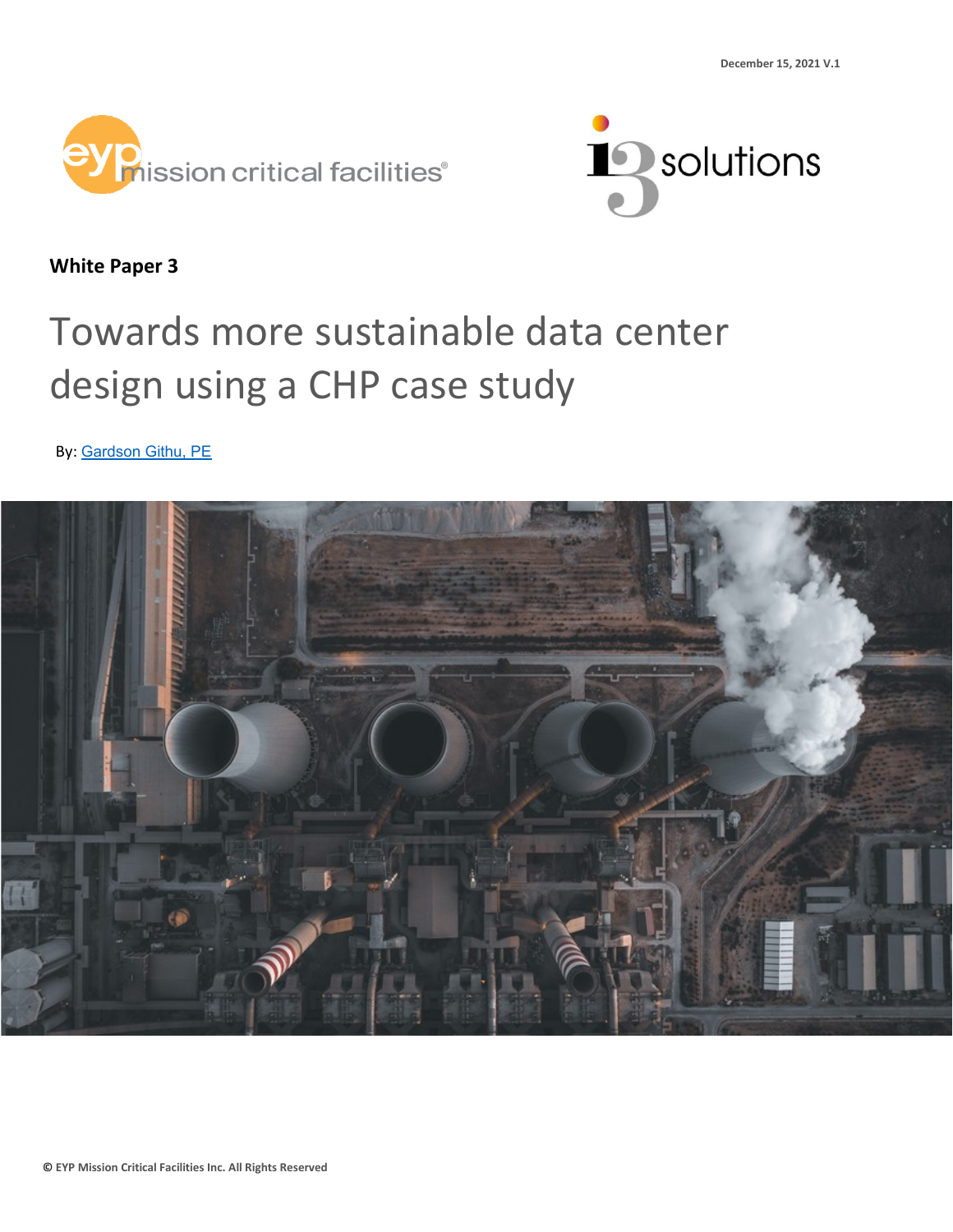#### **Executive Summary**

The primary focus of this white paper is to provide an example study that employs an on-site power and heating system to deliver GHG abatement and emissions reduction. The objective is to demonstrate how the data center carbon footprint and GHG emissions can be reduced by situating a data center next to a location where there is immediate need for campus cooling and heating.

The need is for onsite power production, achieved through the provision of a microgrid with utility power back-up, together with power efficiency improvement, achieved through heat harvesting and re-use. Utilizing CHP would result in GHG emission reduction of approximately 102,529 tons of carbon dioxide, 112.17 tons of sulfur dioxide and 49.74 tons of nitrogen oxides per annum. Heat recovery from energy production will also lead to an improved power usage effectiveness (PUE), of approximately 1.1.

## **Content**

- 1. Overview
- 2. Combined Power and Heating Systems for Data Centers
- 3. Heat Recovery and Re-use
- 4. Co-generation Case Study
- 5. Data Center Power Usage Effectiveness (PUE)
- 6. Economics
- 7. Conclusion

![](_page_1_Picture_12.jpeg)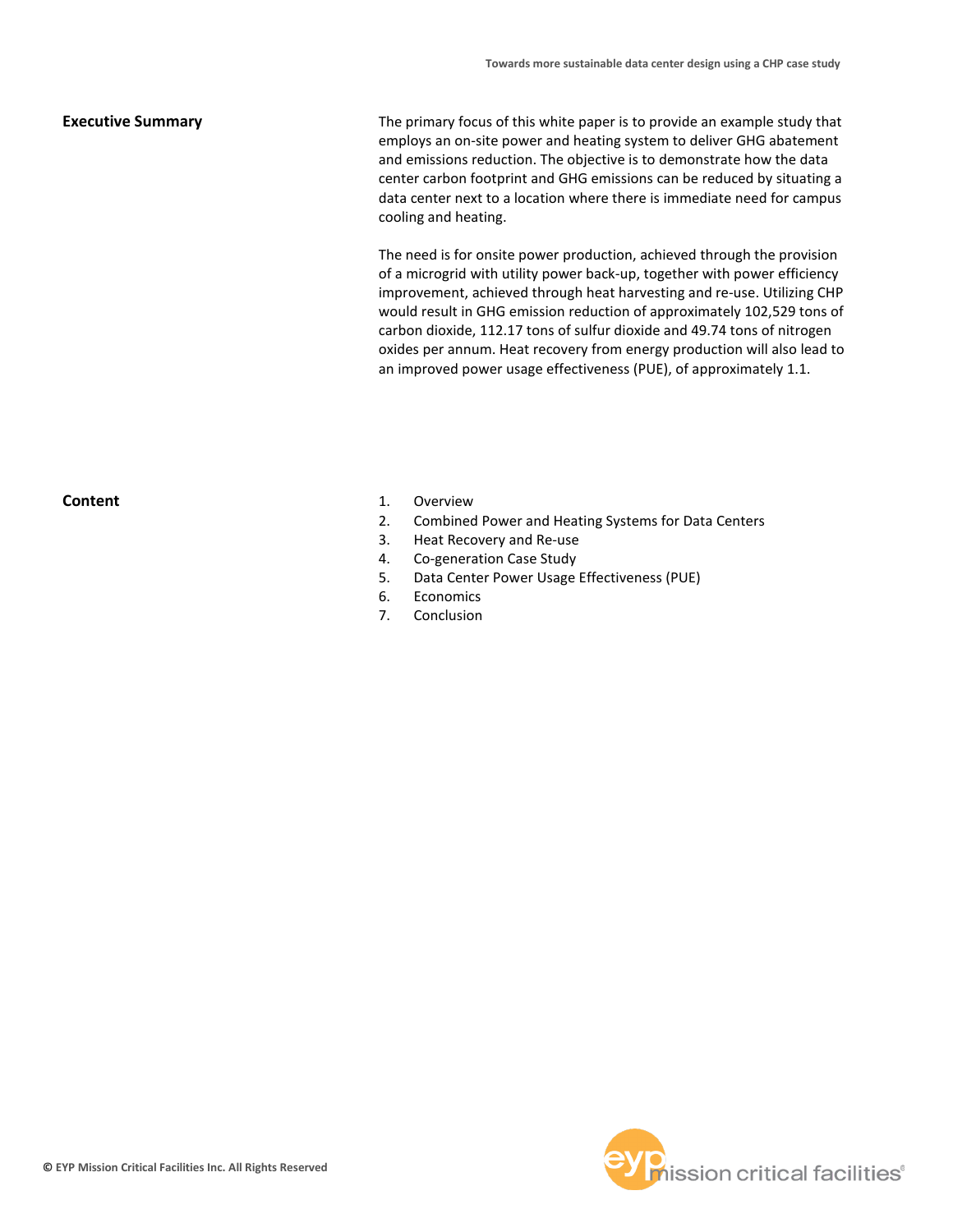#### The use of combined heat and power (CHP) systems is a serious and practical consideration for Green House Gas (GHG) reduction in the data center sector, taking its place amongst other initiatives which include a practical roadmap of progressive GHG abatement for existing data centers and net-zero GHG new data centers by 2030. **1. Overview**

The use of CHP systems can provide energy efficiency and reliability improvements as well as economic and environmental benefits. While natural gas is not a sustainable resource, its use to fuel gas turbines for a CHP system providing both power and cooling for a 10MW data center could potentially result in a reduction of approximately 50% GHG emissions compared to the use of a fuel-oil fired system and utility power.

## **2. Combined Power and Heating Systems for Data Centers**

Though data center loads have always presented an attractive profile for the use of CHP plants, few have been utilized. The reasons for the data center industry's reluctance to install combined heat and power plants include the emphasis on short payback periods, and a lack of awareness of CHP systems.

Typical CHP system payback periods are in the region of 6+ years. However, the desired payback period for the data center industry is often 3-5 years. With this perspective, CHP plants are usually not considered for further analysis. Unpredictable IT loads and a tendency to under-utilize power systems has also contributed to the uncertainty. Facility operators are often left second-guessing the future and therefore are unable to adopt an informed approach to energy usage. Data center designers and operators are also often faced with challenge of low day-one data center demand, which contributes to making CHP systems less attractive.

The current and future demand for data center space, power and cooling presents the industry with new challenges including the need for increased power generation to meet this growing demand, and for sustainable design with smaller carbon footprint. Onsite microgrid power generation is likely to be a significant contributor to GHG abatement in the near future. Such generation will include renewable sources such as solar, wind power and fuel cell technologies. Utility power will typically be provided as a back-up as well as providing a source of power to support and energize systems in case a cold start for onsite generation is needed.

The ability to connect to the electric utility grid could also allow for the CHP to provide grid support services back to the utility, which can further improve the return on investment of the project. Careful consideration of plant capacity versus data center demand, combined with energy storage systems could allow the site to provide a range of grid support benefits to the electrical utility from regulation and spinning reserve voltage support to transmission, distribution, and generation upgrade deferral.

![](_page_2_Picture_8.jpeg)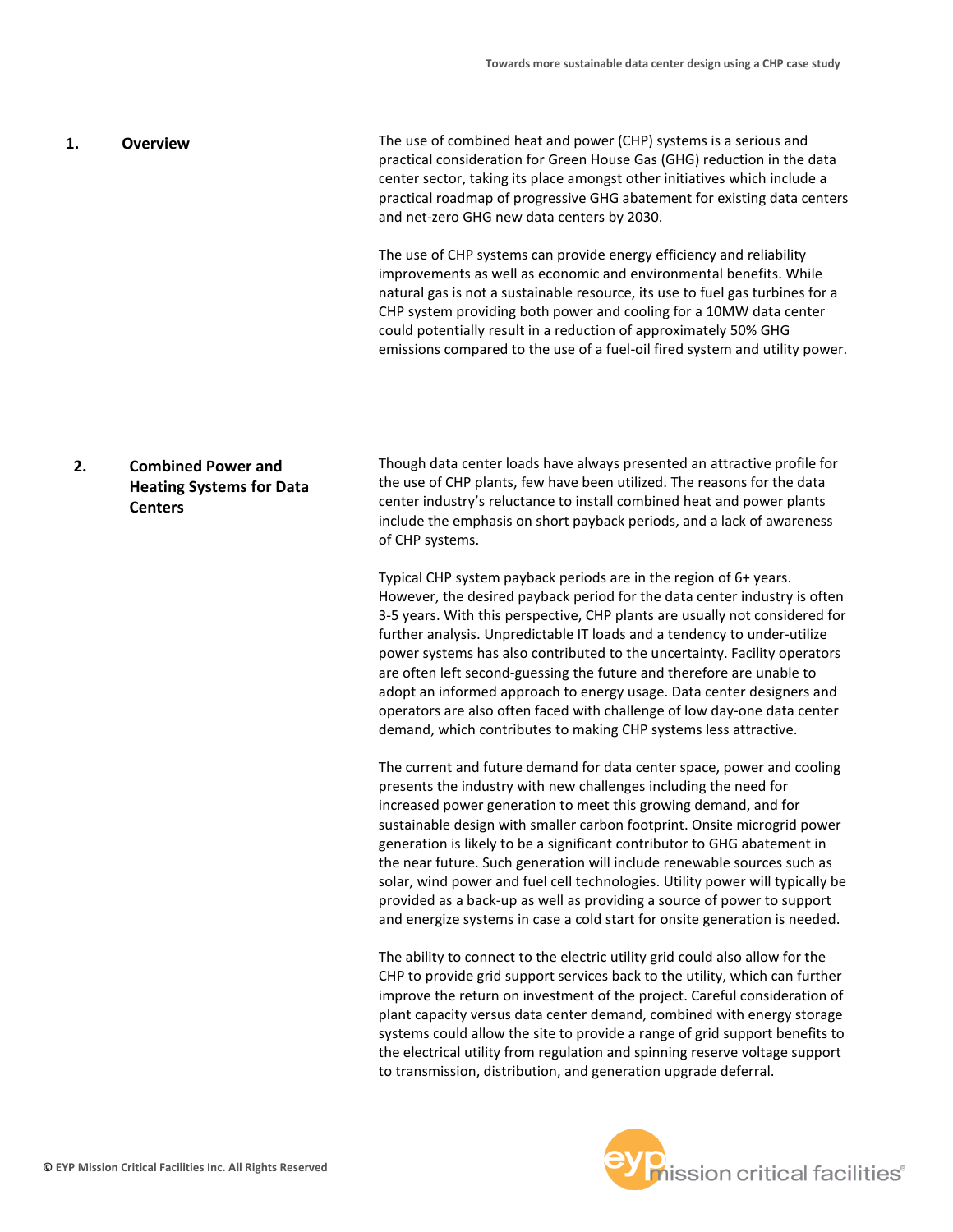In developing countries, smart city and technology center designs ought to be sustainable through methods and means of utilizing all available energy at the site. In some countries, onsite generation is sometimes the only viable solution for reliable energy, but it can also present a lower GHG profile than incumbent energy from the grid. A CHP plant utilizing a cleaner primary source of energy, such as natural gas, versus the oil or coal burning generation plants typical of national grid systems in many countries will provide a means for reducing GHG.

Successful implementation of any CHP plant requires a careful analysis of the energy needs of the site. Fundamentally a load that can utilize the waste heat from the first pass energy conversion process is needed to achieve the conversion efficiency needed to make most projects financially viable.

Heat harvesting can be broken into two categories for data center application: **3. Heat Recovery and Re-use**

- High grade heat recovery (such as heat from CHP plant) and lowgrade heat recovery such as from data center process and liquid cooling.
- Low grade heat recovery, which can be conveniently and suitably applied to offset domestic water heating demand by pre-heating the water before the boiler or heating element.

Other applications that utilize low grade heat recovery includes preheating of air handling units air intake for administrative buildings, external frost protection, use in conjunction with heat pumps to provide higher grade heat and free cooling to the data center system.

Data center operations should consider using a data center process cooling system with processing fluid return temperatures at 98 degrees Fahrenheit (36.7°C) to raise domestic water temperature from 55-degree Fahrenheit (12.8°C) to 90 degrees Fahrenheit (32.2°C). This can result in significant energy savings for a campus application which requires constant flow of domestic hot water.

## **4. Co-generation Case Study**

The efficiency of coal or fuel-oil based power plants is usually less than 35%. Typical natural gas generating plants have an efficiency from around 35% up to 47%. The rest of the energy from the power generation process is rejected into the atmosphere during power production phase. However, up to 65% of this waste energy can be recovered and utilized leading to an improved overall efficiency of the power production process. An additional benefit of locating power generation at the point of

![](_page_3_Picture_10.jpeg)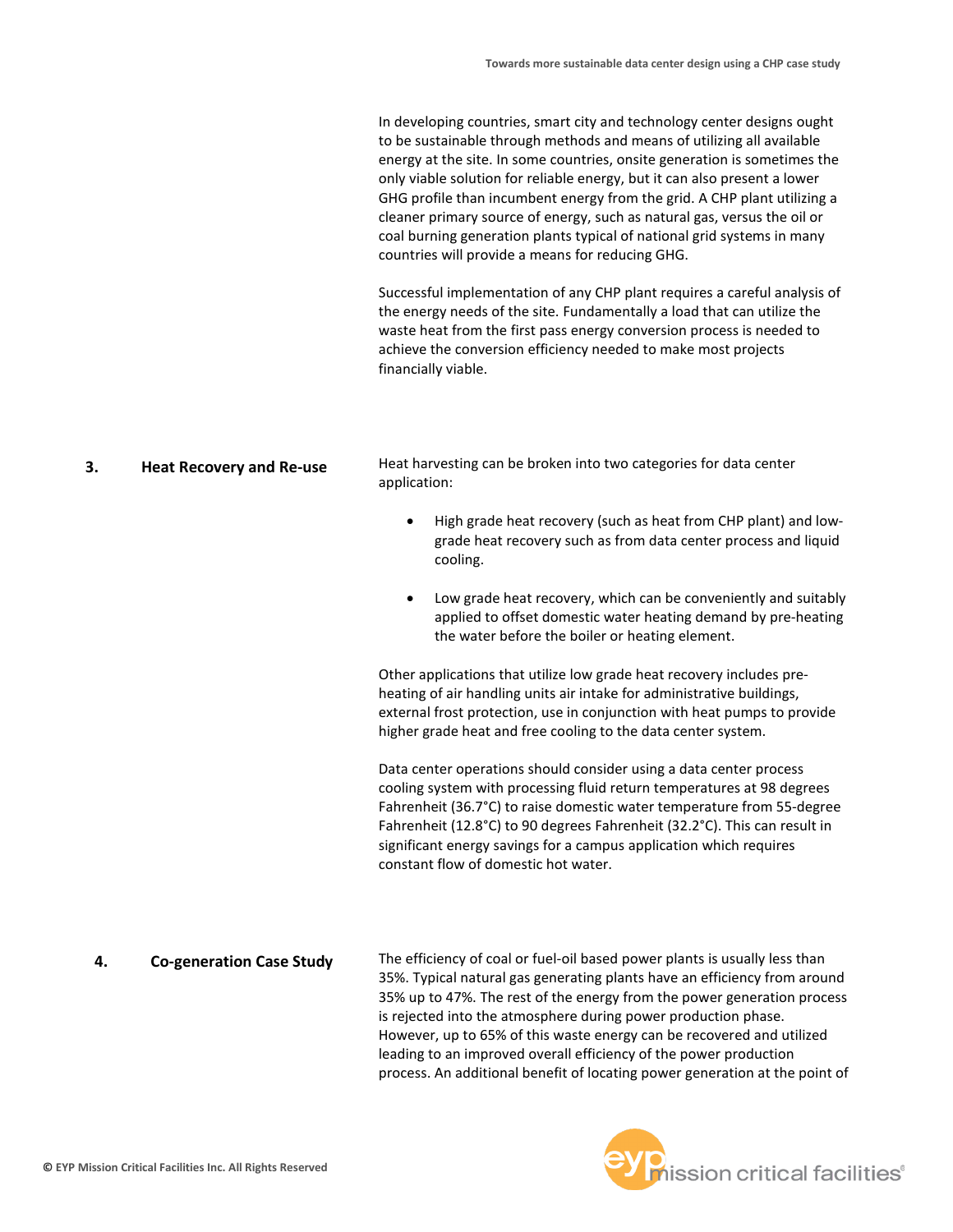consumption is the reduction in losses associated with the transmission of power.

This paper presents a proposal for an improved power production process for data centers, utilizing heat recovery which can then be used for other applications such as heating water to high grade level and not limited to just low-grade systems. The design involves the use of CHP at the end user site, minimizing power transmission losses by capturing the heat from the exhaust of a gas turbine, thereby improving the overall efficiency of the power production process. Natural gas is used as the primary fuel source for the turbine. The installation of the heat recovery system boosts the efficiency of the plant from 35% to 80%.

![](_page_4_Figure_3.jpeg)

9000 GPM CONDENSER WATER SUPPLY

Figure 1 – Schematic flow diagram of a modified and improved power production plant.

The following examples are based on an assumed IT power capacity of 10MW (with overall electrical capacity of 11.48MW) and associated cooling demand of 3000-Ton (10.5 MW). A typical installation would include three turbine engines in a N+1 redundant configuration. All mechanical cooling equipment is also in N+1 configuration.

As indicated in Figure 1, the exhaust gas temperatures range between 650 degrees Fahrenheit (343°C) and 1000 degrees Fahrenheit (537°C). Exhaust gases are diverted through a heat exchanger to produce steam which can

![](_page_4_Picture_8.jpeg)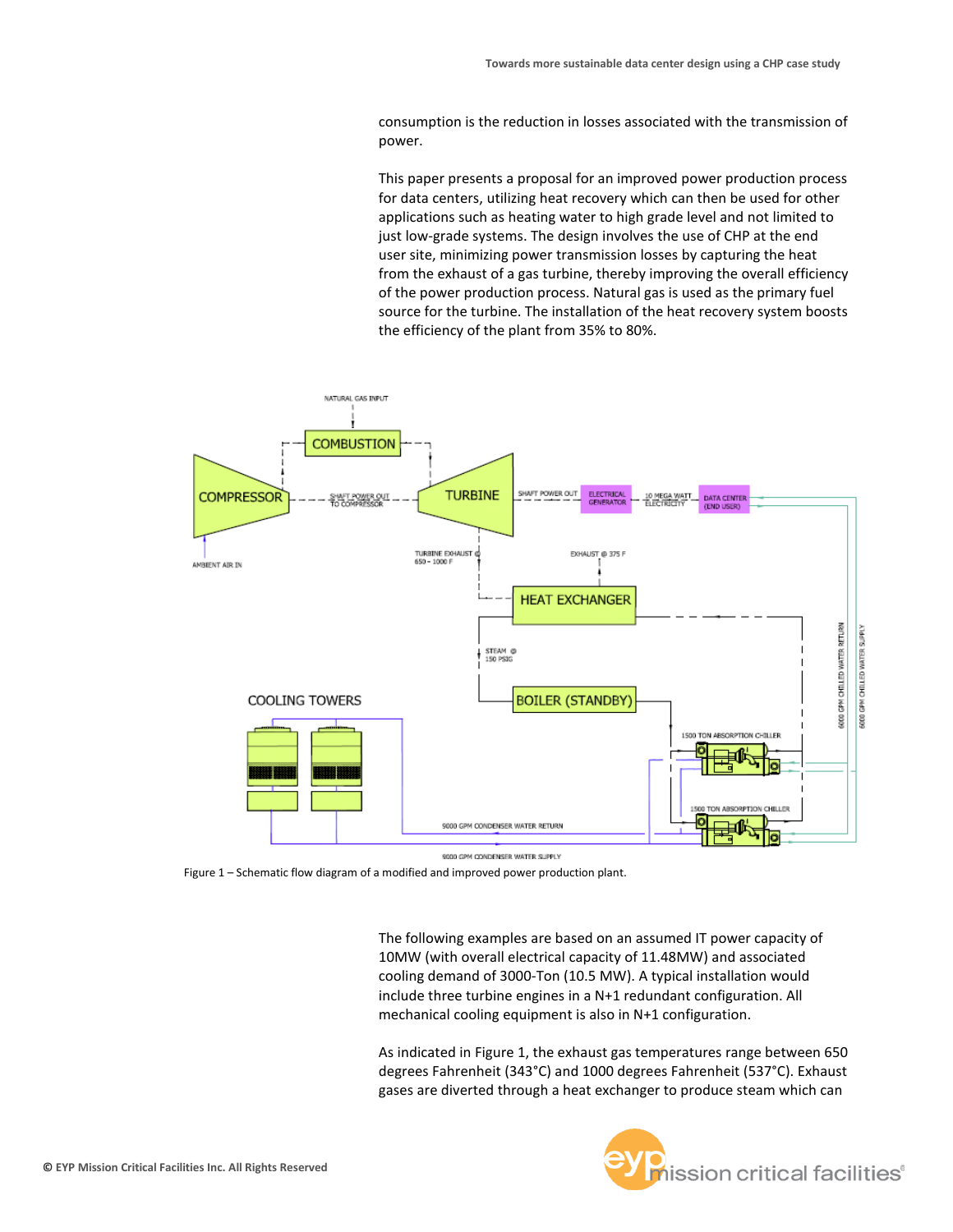be used in an absorption chiller to produce chilled water. To control the pressure and the quality of the steam a boiler is provided downstream of the heat exchanger. The boiler will only be used if the steam demand is greater than that being produced by the heat exchanger.

In this design the estimated electric demand is 10MW, at full load operation using data published by Solar Turbine company, two 5MW gas turbines have a cumulative exhaust gas flow rate of approximately 150,000 lb/hr, sufficient to produce over 7000 Ton of cooling (24.6 MW).

Steam output can be estimated as.

 $Q<sub>steam</sub> = M<sub>exhaust</sub> x C<sub>pexhaust</sub> x (T<sub>exhaustfrom the</sub> T<sub>exhaustfrom the</sub> at  $Q<sub>st</sub>$$ 

Where the Mexhaust mass flow rate, Mexhaust and temperature, Texhaustfromturbine are typically given as turbine performance specifications. The specific heat of natural gas exhaust cpexhaust is approximately 0.26 Btu/lb-F.

The following is the published gas turbine specification for Solar Turbine model number Taurus 60.

| <b>Turbine Model Number</b> | Taurus 60          |
|-----------------------------|--------------------|
| <b>Electrical Output</b>    | 5740 kW            |
| Heat Rate                   | 11265 KJ/kW-hr     |
| <b>Exhaust Flow</b>         | 77880 kg/hr        |
| <b>Exhaust Temperature</b>  | 510 <sub>o</sub> C |

The estimated 10MW computer equipment load will require a 3000 Ton of heat rejection. Traditional cooling systems frequently include a centrifugal chiller and cooling towers to reject the heat utilizing reversed Carnot cycle process. Typical cooling systems utilizing a water-cooled chilled water plant with centrifugal compressors, cooling towers and pumps have an energy usage range of 0.8 to 1.0 kW per Ton of cooling. Using 1.0 kW per Ton, the centrifugal chiller plant energy usage is approximately 3MW, leading to site total energy usage of 13MW (IT load plus mechanical load). Using absorption chillers, the additional 3 MW for the cooling system is removed from the proposed design thereby reducing demand and therefore the overall energy consumption of the facility.

Installing the co-generation plant at the site, will provide all required power, minimize power transmission losses, provide cooling and heating for both data center and the campus and, depending on the energy fuel mix, reduce the carbon footprint of the site. Also depending on the reliability of the grid, power reliability can be improved by onsite generation with utility power backup.

Figure 2 provides a summarized analysis using a theoretical calculator tool provided by the EPA Combined Heat and Power Partnership.

![](_page_5_Picture_11.jpeg)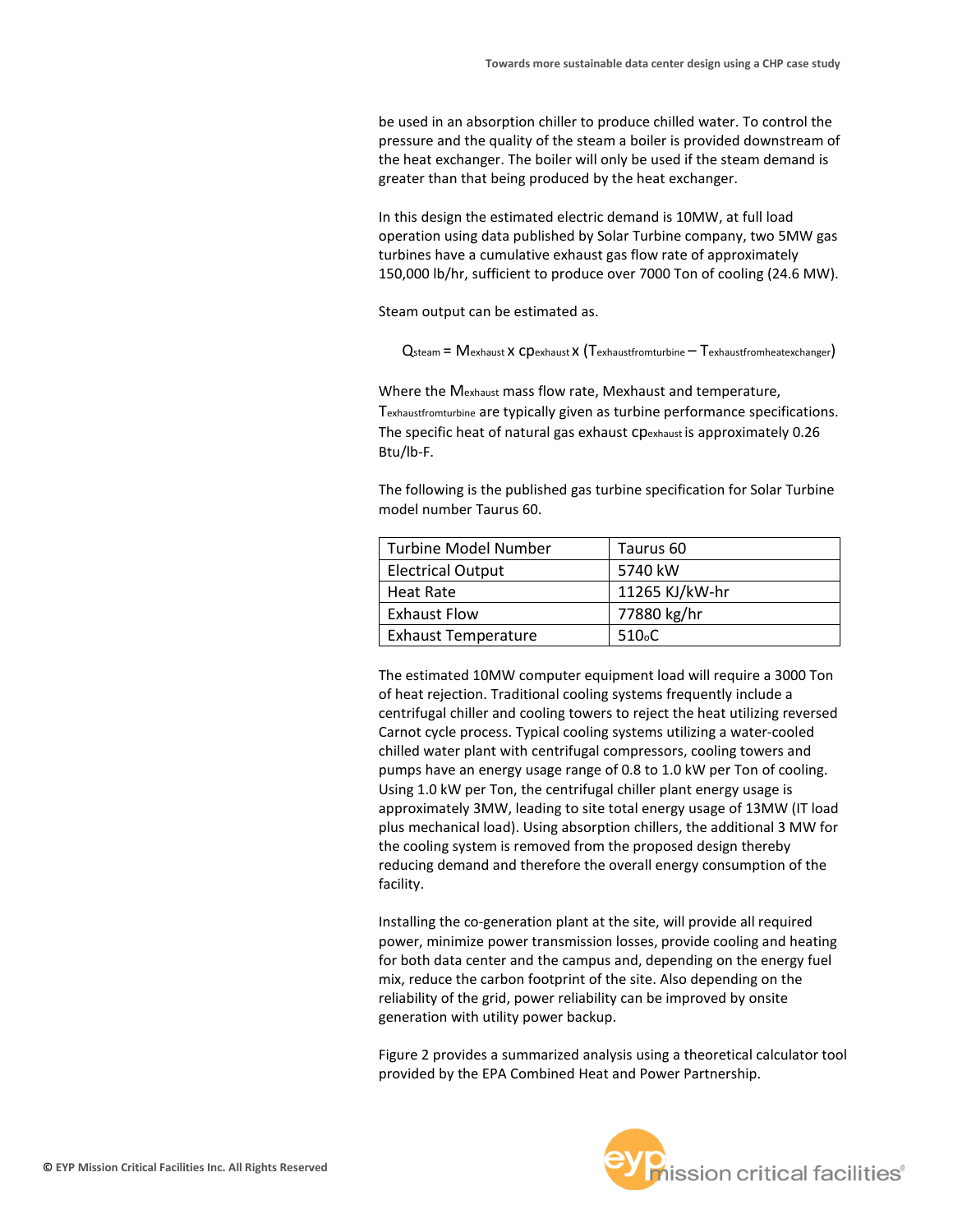| CHP Technology: Combustion Turbine |           |                                                                     |
|------------------------------------|-----------|---------------------------------------------------------------------|
| <b>Fuel: Natural Gas</b>           |           |                                                                     |
| Unit Capacity:                     | 5,740 kW  |                                                                     |
| Number of Units:                   | 2         |                                                                     |
| Total CHP Capacity:                | 11,480 kW |                                                                     |
| Operation:                         |           | 8,760 hours per year                                                |
| Heat Rate:                         |           | 11,809 Btu/kWh HHV                                                  |
| <b>CHP Fuel Consumption:</b>       |           | 1,187,616 MMBtu/year                                                |
| Duct Burner Fuel Consumption:      |           | MMBtu/year                                                          |
| <b>Total Fuel Consumption:</b>     |           | 1,187,616 MMBtu/year                                                |
| <b>Total CHP Generation:</b>       |           | 100,565 MWh/year                                                    |
| Useful CHP Thermal Output:         |           | 442,745 MMBtu/year for thermal applications (non-cooling)           |
|                                    |           | MMBtu/year for electric applications (cooling and electric heating) |
|                                    |           | 442,745 MMBtu/year Total                                            |

Figure 2 – Overall CHP Thermal performance.

Based on the above example, the co-generation projected displaced electricity production is 100,565 MWh/year which includes data center electric power demand, cooling load demand and reduced power transmission losses as summarized in Figure 3.

| Displaced Electricity Profile: eGRID Coal (2018 Data) |                                                       |
|-------------------------------------------------------|-------------------------------------------------------|
| eGRID State: US Average                               |                                                       |
| <b>Distribution Losses:</b><br>4.9%                   |                                                       |
| <b>Displaced Electricity Production:</b>              | 100,565 MWh/year CHP generation                       |
|                                                       | MWh/year Displaced Electric Demand (cooling)          |
| ٠                                                     | MWh/year Displaced Electric Demand (electric heating) |
|                                                       | 5,148 MWh/year Transmission Losses                    |
|                                                       | 105,713 MWh/year Total                                |

Figure 3 – Displaced Electricity Profile.

Estimated energy savings for this model is 29% an equivalent of the annual energy consumption of 7,664 cars or 3,759 homes as shown in Figure 4.

|                                                                                                |            | Displaced   | Displaced  |                     |                 |
|------------------------------------------------------------------------------------------------|------------|-------------|------------|---------------------|-----------------|
|                                                                                                |            | Electricity | Thermal    |                     |                 |
|                                                                                                | CHP System | Production  | Production | <b>Fuel Savings</b> | Percent Savings |
| <b>Fuel Consumption (MMBtu/year)</b>                                                           | 1.187.616  | 1,118,901   | 553,431    | 484.715             | 29%             |
| Equal to the annual energy consumption of this many passenger vehicles:                        | 7.6641     |             |            |                     |                 |
| Equal to the annual energy consumption from the generation of electricity for this many homes: |            |             |            | 3,759               |                 |

Figure 4 – Projected Energy Savings and Equivalent Energy Consumption.

![](_page_6_Picture_9.jpeg)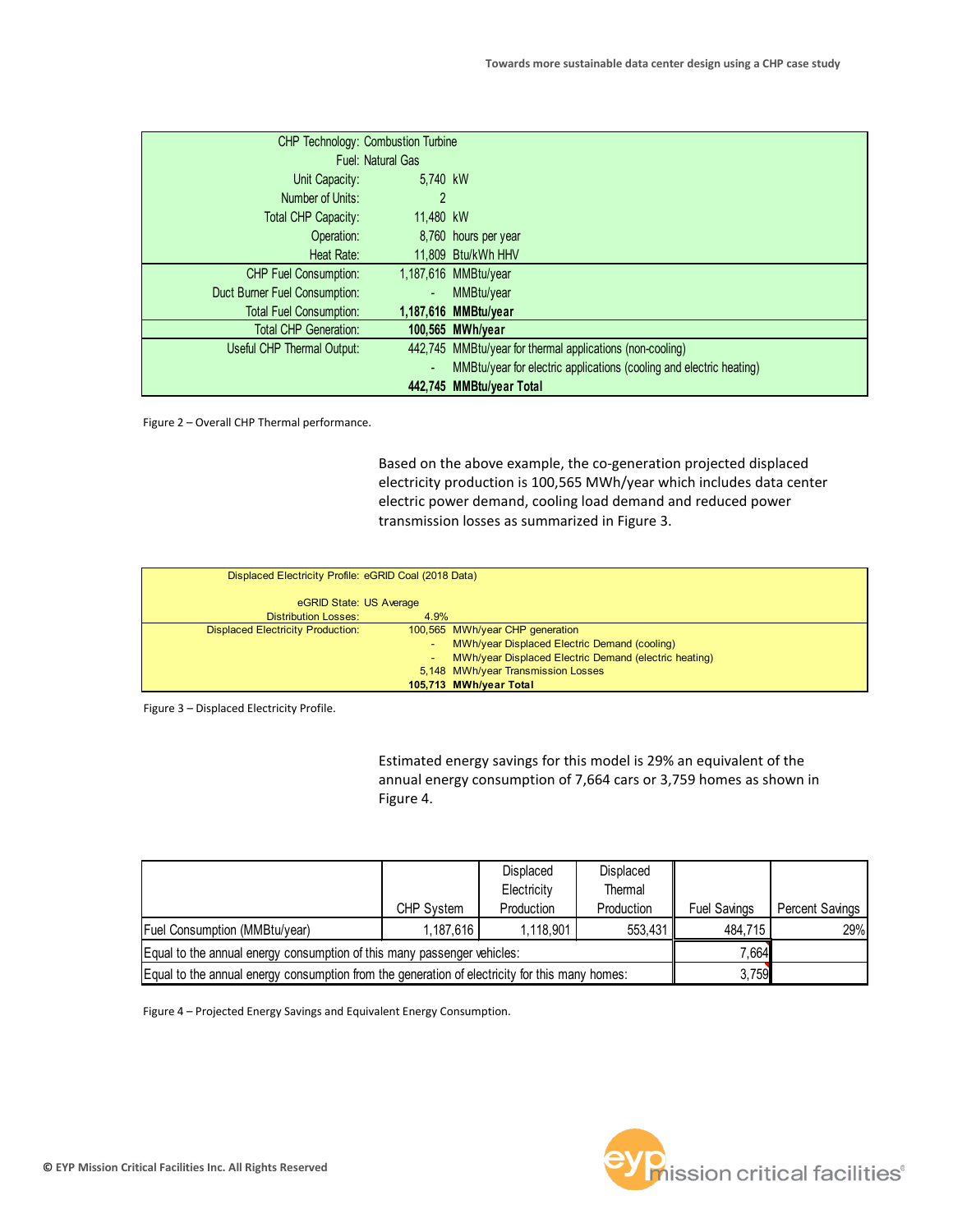Figure 5 provides a comparison schematic diagram for conventional power flow from a coal power plant and onsite power generation with heat recovery to meet cooling and heating demand load.

![](_page_7_Figure_2.jpeg)

Figure 5 – Overall benefits of Co-generation power and cooling plant.

In this example, the design reduces the carbon footprint of a 11.48MW connected load data center by 50%, and fuel consumption is reduced by 553,431 MMBtu. The reduced carbon emissions are equivalent to total annual greenhouse gas emissions generated 20,258 cars or 10,818 homes. See Figure 6 below.

![](_page_7_Picture_5.jpeg)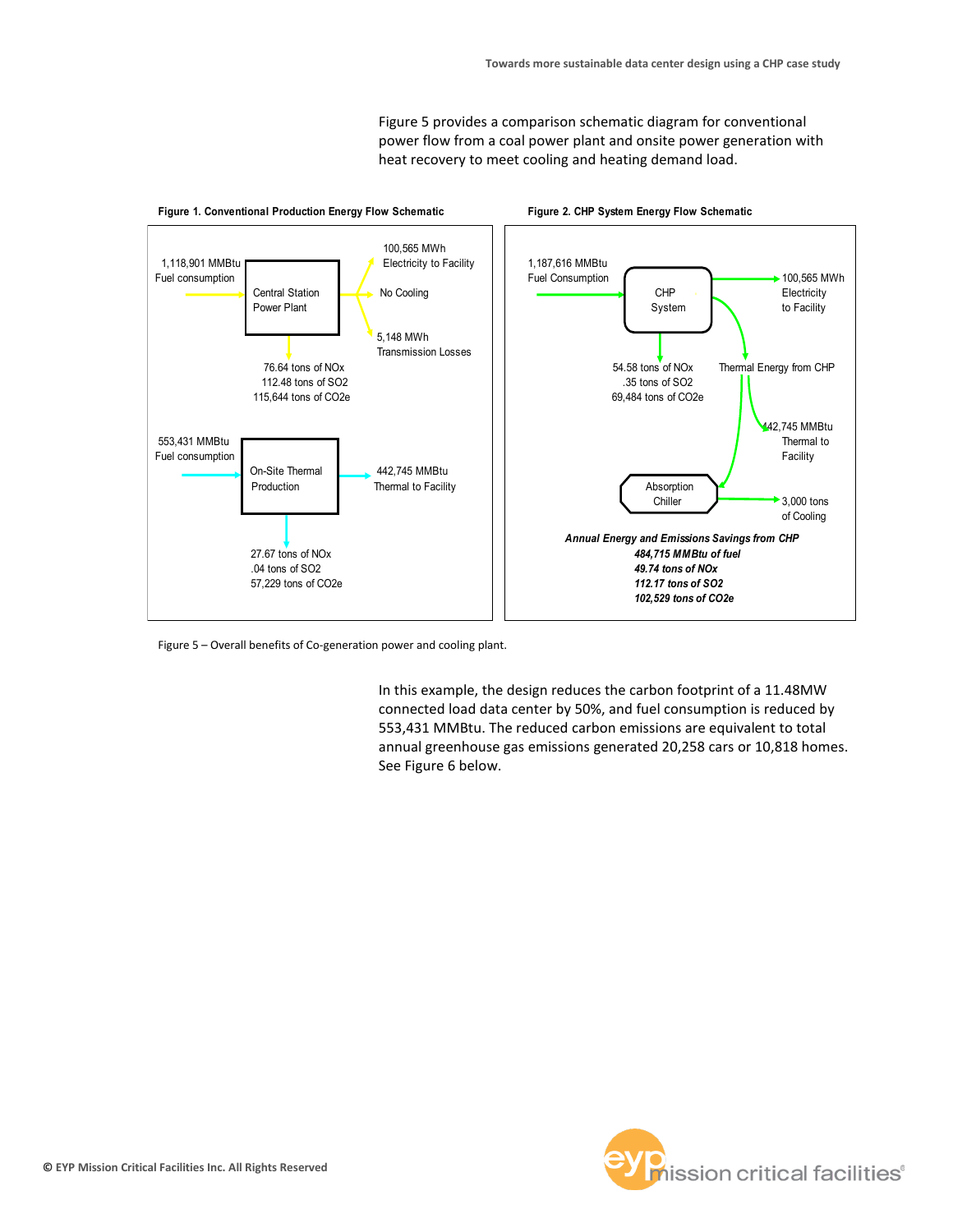|                                                                                           |            | Displaced   | Displaced  |            |                        |
|-------------------------------------------------------------------------------------------|------------|-------------|------------|------------|------------------------|
|                                                                                           |            | Electricity | Thermal    | Emissions  |                        |
|                                                                                           | CHP System | Production  | Production | Savings    | <b>Percent Savings</b> |
| $NOx$ (tons/year)                                                                         | 54.58      | 76.64       | 27.67      | 49.74      | 48%                    |
| $SO2$ (tons/year)                                                                         | 0.35       | 112.48      | 0.04       | 112.17     | 100%                   |
| $CO2$ (tons/year)                                                                         | 69,416     | 114,747.74  | 57,197     | 102,528.65 | 60%                    |
| $CH4$ (tons/year)                                                                         | 1.31       | 13.56       | 0.61       | 12.86      | 91%                    |
| $N2O$ (tons/year)                                                                         | 0.13       | 1.97        | 0.06       | 1.90       | 94%                    |
| Total GHGs (CO <sub>2</sub> e tons/year)                                                  | 69,484     | 115,644.15  | 57,229     | 103,388.72 | 60%                    |
| Equal to the annual GHG emissions from this many passenger vehicles:                      |            |             |            | 20,258     |                        |
| Equal to the annual GHG emissions from the generation of electricity for this many homes: |            |             | 10,818     |            |                        |

Figure 6 – Emissions Reduction Summary Table.

## **5. Data Center Power Usage Effectiveness (PUE)**

Most of the power consumed by data center cooling systems is by mechanical refrigeration plant using compressors. In a centrifugal chiller plant like the one analyzed; the chiller power usage is approximately 0.546 kW/Ton. Co-generation plant will also lead to lower data center PUE since the chiller compressor power loads are reduced in the PUE calculation. In this case study there is reduction of 1638 kW of chiller compressor power for a 10MW data center with a total cooling demand of 3000-Ton. This leads to a reduced PUE of approximately 1.05.

## **6. Economics**

Since the (US) natural gas industry was deregulated by the government, gas prices have until recently been falling. According to the Edison Power Company deregulation of electrical utilities may lead to slightly decreased electricity prices, making this onsite power generation a workable energy saving solution. The reluctance of private companies to adopt this type of solution is partly driven by unstable natural gas prices together with the initial capital outlay for the system. Government intervention and rebate programs will be required to encourage the participation of private companies. However, for Government data centers such as the projected modernization of the health care industry, this energy saving solution is a potential candidate.

In other parts of the world, such as Europe where 20% of the total electricity generation comes from Wind and Solar, doubling the world average share (9%). Although this is an incredible number, the region is still dependent on Natural gas (24%) to reduce the consumption of Coal and to meet the increased energy demand and storage, especially during the winter cold months.

![](_page_8_Picture_8.jpeg)